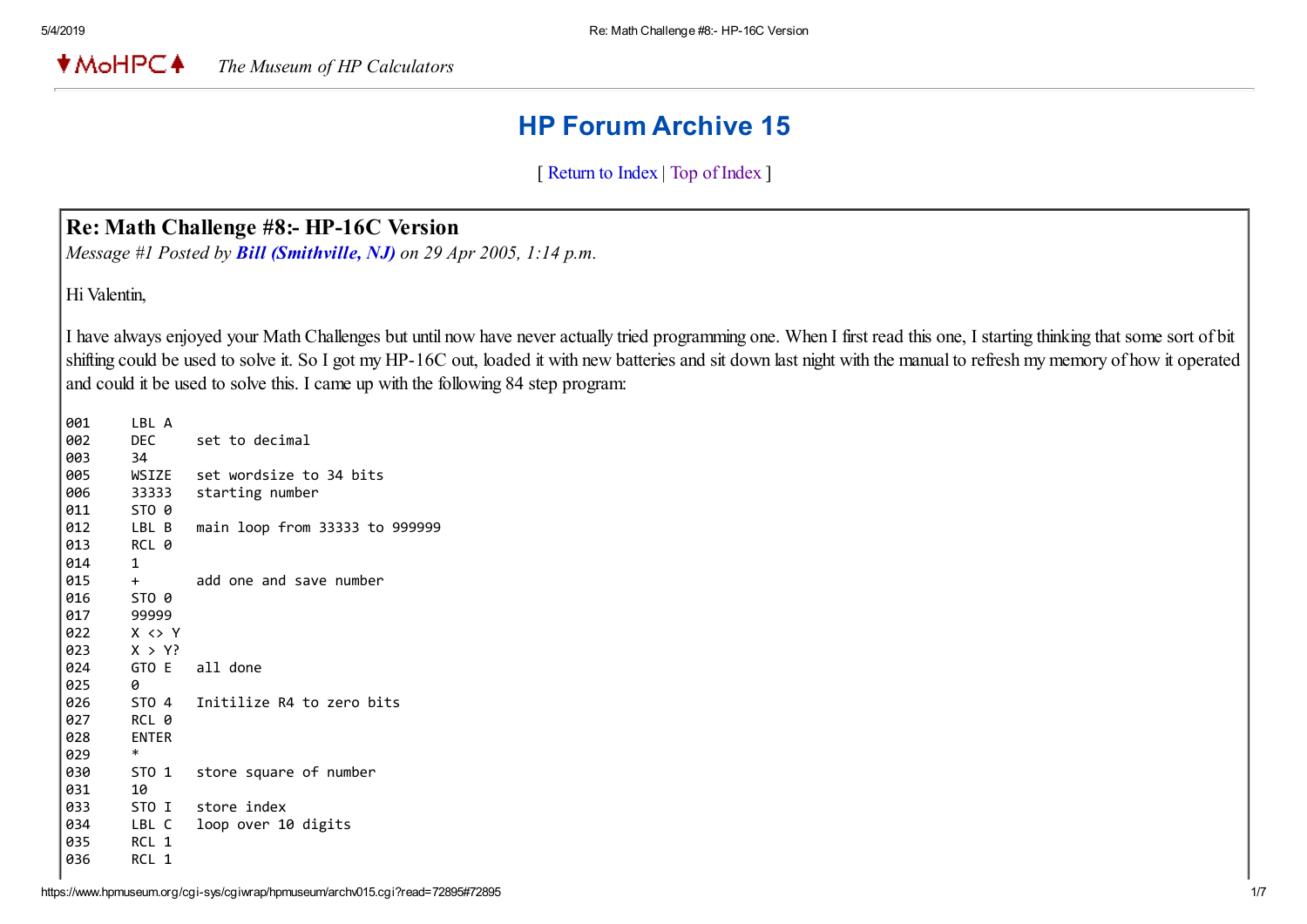5/4/ 2 0 1 9

| 037 | 10                       |                                                       |
|-----|--------------------------|-------------------------------------------------------|
| 039 | $\sqrt{2}$               |                                                       |
| 040 | 10                       |                                                       |
| 042 | $\ast$                   |                                                       |
| 043 |                          | right most digit                                      |
| 044 | $X = 0?$                 |                                                       |
| 045 | GTO B                    | if zero, then exit this number                        |
| 046 | STO <sub>2</sub>         | save digit                                            |
| 047 | 10                       |                                                       |
| 049 | STO <sub>3</sub>         |                                                       |
| 050 | LBL D                    | loop 9 to 1 to see which digit it is                  |
| 051 | RCL <sub>3</sub>         |                                                       |
| 052 | 1                        |                                                       |
| 053 | $\blacksquare$           |                                                       |
| 054 | STO <sub>3</sub>         |                                                       |
| 055 | RCL <sub>2</sub>         |                                                       |
| 056 | <b>XOR</b>               |                                                       |
| 057 | X NE 0?                  |                                                       |
| 058 | GTO D                    | not this digit, go try next                           |
| 059 | 1                        |                                                       |
| 060 | RCL 3                    |                                                       |
| 061 | RL N                     |                                                       |
| 062 | RCL 4                    |                                                       |
| 063 | 0R                       | set bit in R4 to match digit found                    |
| 064 | STO 4                    |                                                       |
| 065 | RCL 1                    |                                                       |
| 066 | RCL <sub>2</sub>         |                                                       |
| 067 | $\overline{\phantom{0}}$ |                                                       |
| 068 | 10                       |                                                       |
| 070 | $\sqrt{2}$               | strip off right most digit                            |
| 071 | ST0 1                    |                                                       |
| 072 | <b>DSZ</b>               |                                                       |
| 073 | GTO C                    | go try next digit                                     |
| 074 | RCL 4                    | all digits scanned, recall bit register               |
| 075 | #B                       | count number found                                    |
| 076 | 3                        |                                                       |
| 077 | X NE Y?                  |                                                       |
| 078 | GTO B                    | if not exactly 3, then go try next number in sequence |
| 079 | RCL 0                    |                                                       |
| 080 | R/S                      | answer found - stop and display                       |
| 081 | GTO B                    |                                                       |
| 082 | LBL E                    | all done                                              |
| 083 | 0                        |                                                       |
| 084 | R/S                      | stop and display zero                                 |
|     |                          |                                                       |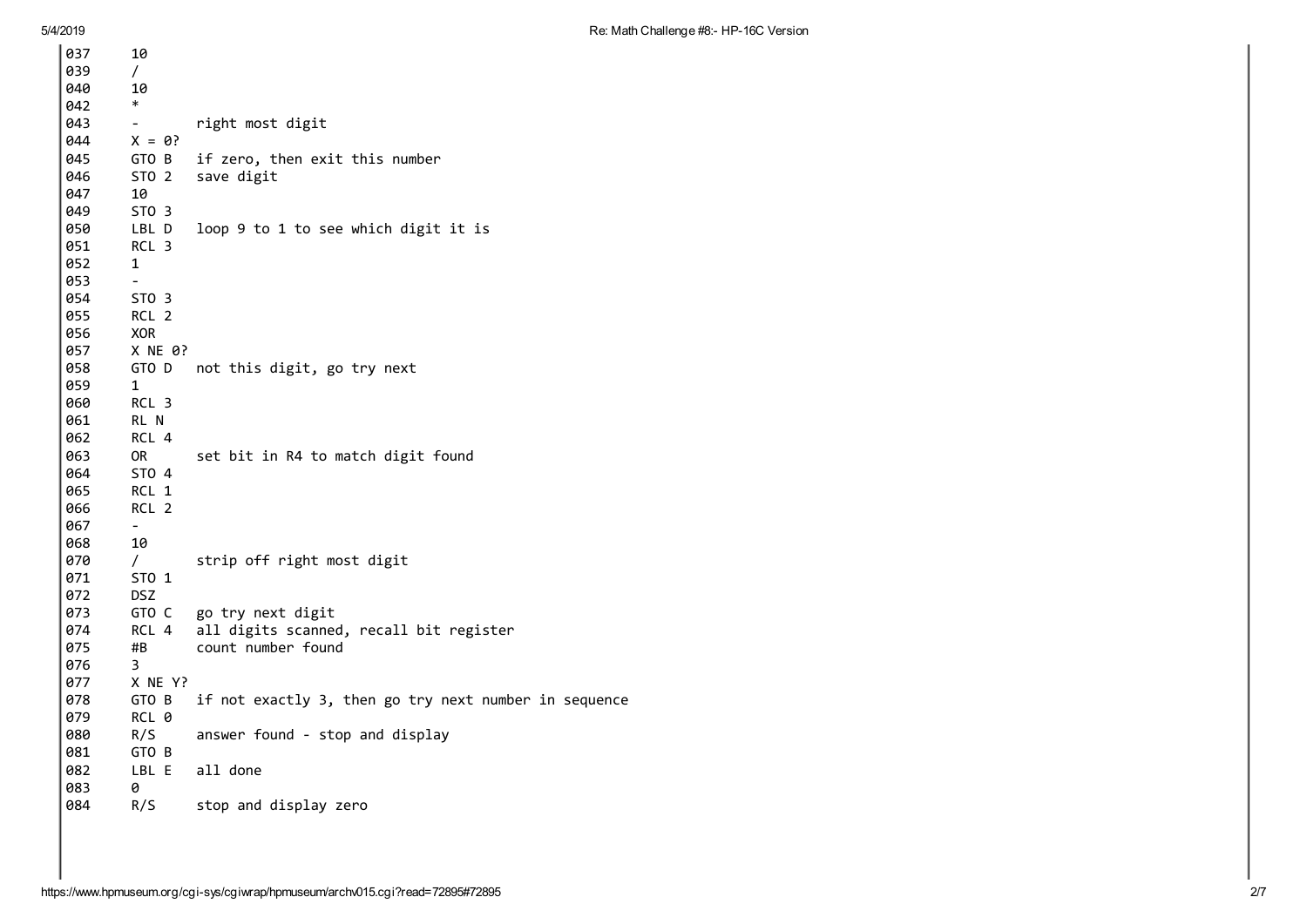5/4/2019 Re: Math Challenge #8:- HP-16C Version

I've run it this morning and it found the first 4 solutions in a little over one hour. It's still working on finding the next solution.

I'm sure the program could be optimized, since it's been 20 years since I have actually programmed with it.

Thanks to you Valentin, I have had a lot of fun getting re-aquainted with an old friend, the HP-16C.

Bill

## Re: Math Challenge #8:- HP-16C Version

*Message #2 Posted by [Don Shepherd](https://www.hpmuseum.org/cgi-sys/cgiwrap/hpmuseum/archv015.cgi?contact=72690) on 30 Apr 2005, 10:58 a.m., in response to message #1 by Bill (Smithville, NJ)*

Hey Bill, that's great work on the venerable 16c. You said you found 4 solutions, I thought that Valentin said that there was only one solution. I'm going to look at your code to get some insights myself. I think I'll try to write a program for the 12cp to solve it (since it's faster than the older voyagers).

Re: Math Challenge #8:- HP-16C Version

*Message #3 Posted by [Bill \(Smithville\)](https://www.hpmuseum.org/cgi-sys/cgiwrap/hpmuseum/archv015.cgi?contact=72693) on 30 Apr 2005, 11:50 a.m., in response to message #2 by Don Shepherd*

Hi Don,

My program looks for three unique digits, which I believe there are 47 solutions. I think there's only one solution for two unique digits. Not sure there's much insight in my program :) I'd be interested to see the 12CP version.. Not sure if the old 12C would have enough programming space to do it, but the 12cp has more space (?)

In looking over the command set for the 16C I just realized I could use RMD to isolate the right most digit. Would save a few steps.

If the base was switched from base ten to HEX or OCT, then the 16C would really shine. For example the square root of Hex number:

734877B53A10 is ABCABC

and square root of the Oct Number: 14714571144 is 121212.

Using Hex or Oct, the bit operations would make the solution straight forward. I may try it just for fun.

Bill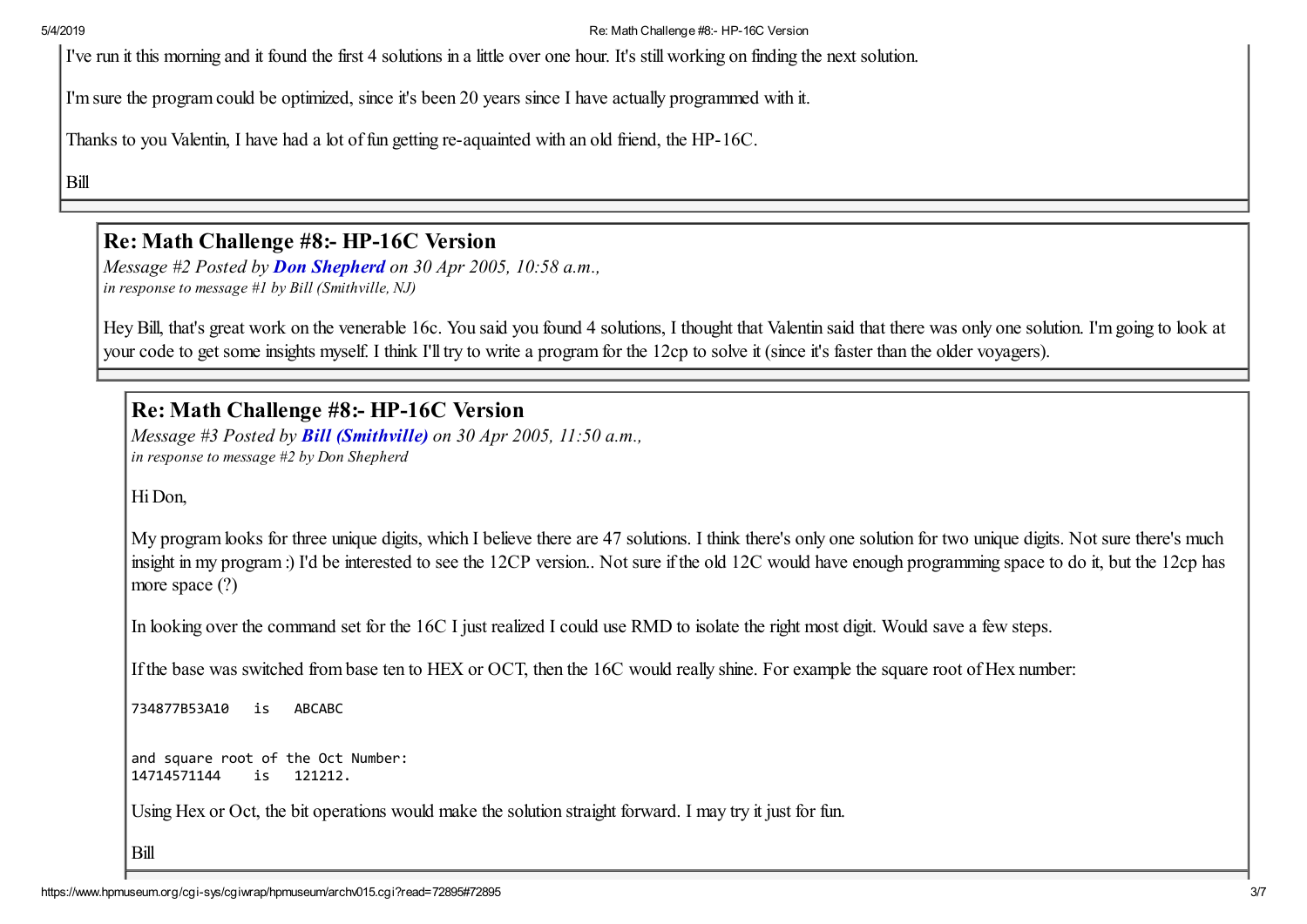|                                                |                              | Re: Math Challenge #8:- HP-12C Version<br>Message #4 Posted by tony on 30 Apr 2005, 10:50 p.m.,                                                                 |  |  |  |  |  |  |
|------------------------------------------------|------------------------------|-----------------------------------------------------------------------------------------------------------------------------------------------------------------|--|--|--|--|--|--|
| in response to message #3 by Bill (Smithville) |                              |                                                                                                                                                                 |  |  |  |  |  |  |
|                                                |                              | Bill, this 57 liner seems to do the job on the 12C. It takes 20-25 seconds to fully analyse a candidate though, and the user interface is not that friendly G>. |  |  |  |  |  |  |
| Cheers, Tony                                   |                              |                                                                                                                                                                 |  |  |  |  |  |  |
|                                                |                              | R0 hits number : 0.300040003 ->only 1,5,9 in square                                                                                                             |  |  |  |  |  |  |
| R1 33333 ->                                    |                              |                                                                                                                                                                 |  |  |  |  |  |  |
| R2 10 (convenient constant)                    |                              |                                                                                                                                                                 |  |  |  |  |  |  |
| R3 total of non-zero hits. If >3 we skip       |                              |                                                                                                                                                                 |  |  |  |  |  |  |
| R4 counter 0->10                               |                              |                                                                                                                                                                 |  |  |  |  |  |  |
| Example:                                       |                              |                                                                                                                                                                 |  |  |  |  |  |  |
| 33333 STO 1 R/S                                |                              |                                                                                                                                                                 |  |  |  |  |  |  |
| after 20 seconds see 3                         |                              |                                                                                                                                                                 |  |  |  |  |  |  |
| rcl 1->33,334 enter * ->1,111,155,556          |                              |                                                                                                                                                                 |  |  |  |  |  |  |
| rcl 0->0.500041000                             |                              |                                                                                                                                                                 |  |  |  |  |  |  |
| imagine 123456789                              |                              |                                                                                                                                                                 |  |  |  |  |  |  |
| showing $5$ 1s, 4 5s and 1 6.                  |                              |                                                                                                                                                                 |  |  |  |  |  |  |
| R/S, see 3, RCL 1 ->33,335                     |                              | R/S 20-25 seconds, see 33,336 33,337 33,338                                                                                                                     |  |  |  |  |  |  |
| another stop etc                               |                              |                                                                                                                                                                 |  |  |  |  |  |  |
|                                                | Display                      | Comments                                                                                                                                                        |  |  |  |  |  |  |
| [f][P/R]<br>[f]CLEAR[PRGM]                     | 00-                          |                                                                                                                                                                 |  |  |  |  |  |  |
| [EEX]                                          | 01-<br>26                    |                                                                                                                                                                 |  |  |  |  |  |  |
| $\mathbf{1}$                                   | 02-                          | $\mathbf{1}$                                                                                                                                                    |  |  |  |  |  |  |
| $[STO]2$                                       | $44 \quad 2$<br> 03-         | $R2 = 10$                                                                                                                                                       |  |  |  |  |  |  |
| [CLx]                                          | 04-                          | $35$   top of loop1                                                                                                                                             |  |  |  |  |  |  |
|                                                | 44<br> 05-                   | initialize hits<br>0                                                                                                                                            |  |  |  |  |  |  |
| $\mathbf{1}$                                   | 06-                          | $\mathbf{1}$                                                                                                                                                    |  |  |  |  |  |  |
|                                                | 07-4440                      | $\mathbf{1}$                                                                                                                                                    |  |  |  |  |  |  |
| $[STO][+]1$                                    | $ 08-$<br>45                 | $\mathbf{1}$                                                                                                                                                    |  |  |  |  |  |  |
| Keystrokes<br>[STO]0<br>[RCL]1<br>[g][PSE]     | 09-<br>43 31                 | show current candidate                                                                                                                                          |  |  |  |  |  |  |
| [ENTER]                                        | $10 -$                       | 36                                                                                                                                                              |  |  |  |  |  |  |
| [x]                                            | 20<br>$11 -$                 |                                                                                                                                                                 |  |  |  |  |  |  |
| [RCL]2<br>[7]                                  | $12 -$<br>45<br>$13 -$<br>10 | top of loop2<br>$\overline{2}$                                                                                                                                  |  |  |  |  |  |  |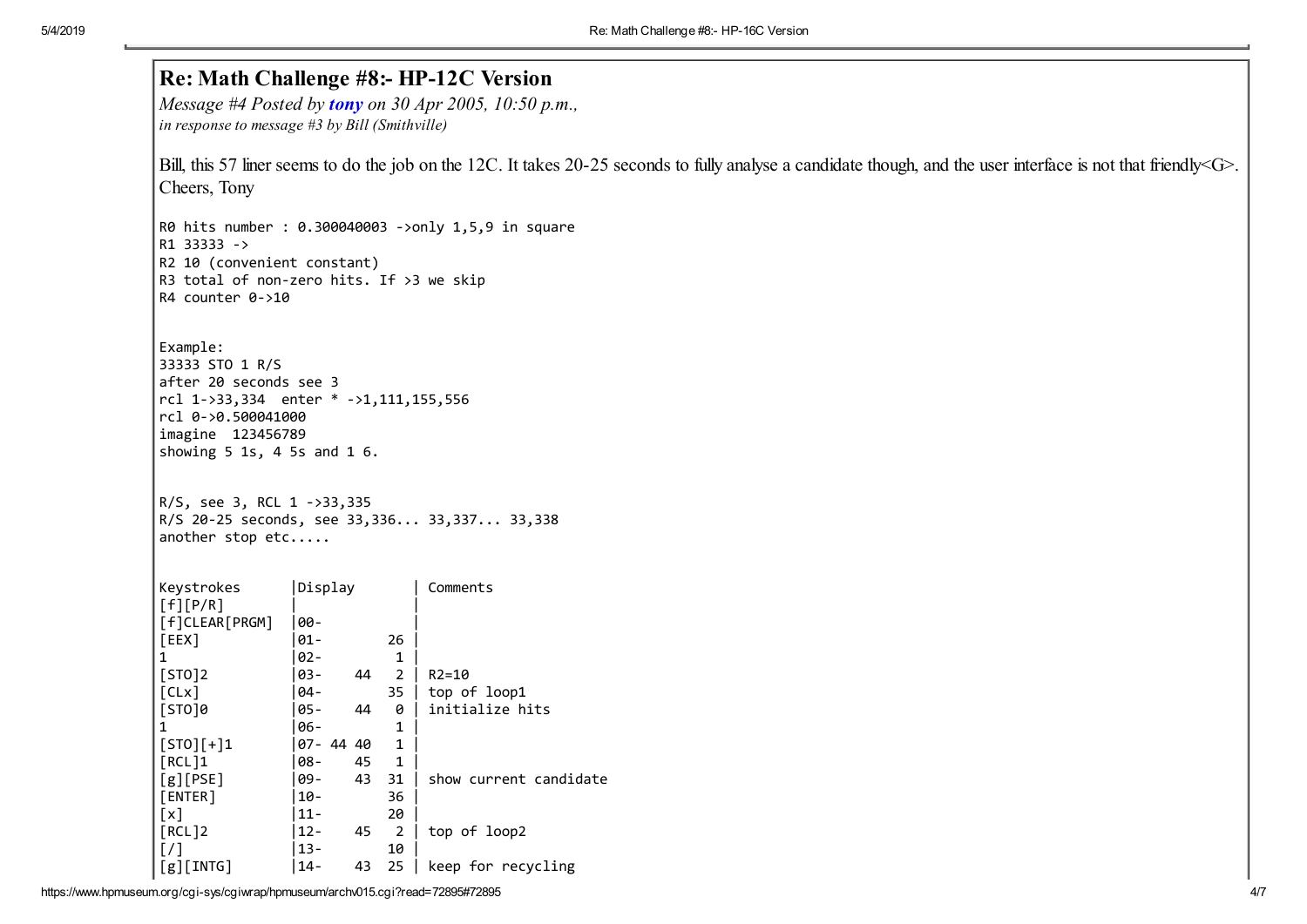| [g][LSTx]               | $15 -$  | 43             | 36             |                    |
|-------------------------|---------|----------------|----------------|--------------------|
| $[g]$ [FRAC]            | $16 -$  | 43             | 24             |                    |
| [RCL]2                  | $ 17 -$ | 45             | 2              |                    |
| [x]                     | 18-     |                | 20             | digit found        |
| $[g](x=0)$              | $19 -$  | 43             | 35             | quick exit for 0   |
| [g][GTO]04              |         | $ 20 - 43, 33$ | 04             | back to loop1      |
| [CHS]                   | 21-     |                | 16             | otherwise add      |
| [RCL]2                  | $22 -$  | 45             | $\overline{2}$ | 10^(-digit) to     |
| $[x \leftrightarrow y]$ | $23 -$  |                | 34             | the hits           |
| $[y^{\wedge}x]$         | $24 -$  |                | 21             |                    |
| $[STO][+]0$             |         | 25-4440        | 0              |                    |
| [RDN]                   | $26 -$  |                | 33             | finish if remnant  |
| $[g](x=0)$              | $ 27-$  | 43             | 35             | is zero. Otherwise |
| [g][GTO]30              |         | $ 28 - 43, 33$ | 30             | stay in loop2      |
| [g][GTO]12              |         | $29 - 43, 33$  | 12             |                    |
| [STO]3                  | $30 -$  | 44             | 3              | initialise digit   |
| [STO]4                  | $31 -$  | 44             | 4              | count & counter    |
| [RCL]0                  | $32 -$  | 45             | 0              | analyse hits       |
| $[g]$ [FRAC]            | 33 –    | 43             | 24             | top of loop3       |
| [RCL]2                  | 34-     | 45             | $\overline{2}$ |                    |
| [x]                     | $35 -$  |                | 20             |                    |
| $[g]$ [INTG]            | 36-     | 43             | 25             | augment counter    |
| $[STO][+]4$             |         | 37-4440        | 4              |                    |
| [g][LSTx]               | $38 -$  | 43             | 36             | remnant            |
| $[x \leftrightarrow y]$ | 39-     |                | 34             |                    |
| $[g](x=0)$              | 40-     | 43             | 35             | if no digits don't |
| [g][GTO]45              |         | $ 41 - 43, 33$ | 45             | augment count      |
| 1                       | $42 -$  |                | $\mathbf{1}$   |                    |
| $[STO][+]3$             |         | 43-4440        | 3              |                    |
| [RDN]                   | 44 -    |                | 33             |                    |
| [RDN]                   | $45 -$  |                | 33             |                    |
| [RCL]2                  | 46-     | 45             | $\overline{a}$ | if 10 digits       |
| [RCL]4                  | $47 -$  | 45             | 4              | already found      |
| $[-]$                   | $48 -$  |                | 30             | we are finished    |
| $[g][x=0]$              | 49 -    | 43             | 35             |                    |
| $[g][GTO]$ 53           |         | 50-43,33       | 53             |                    |
| $[$ RDN $]$             | $51 -$  |                | 33             | otherwise          |
| [g][GTO]33              |         | $52 - 43,33$   | 33             | stay in loop3      |
| 3                       | $53 -$  |                | 3              |                    |
| [RCL]3                  | $54 -$  | 45             | 3              |                    |
|                         | $55 -$  | 43             | 34             |                    |
| $[g](x \leq y)$         |         |                |                | stop if 3 or less  |
| [R/S]                   | 56-     |                | 31             | different digits   |
| [g][GTO]04              |         | $57 - 43,33$   | 04             | bottom of loop1    |
| [f][P/R]                |         |                |                |                    |

## Re: Math Challenge #8:- HP-12C Version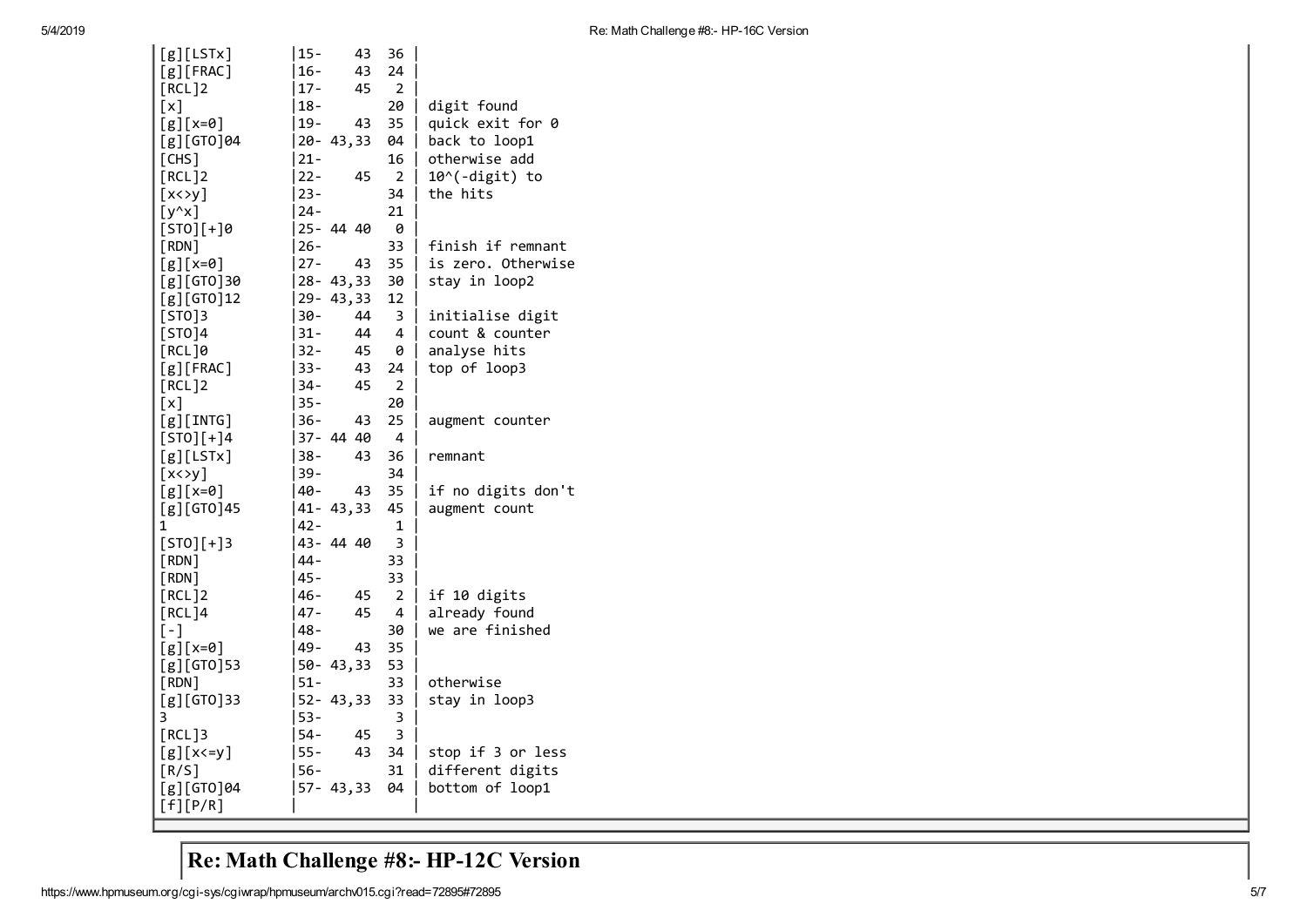*Message #5 Posted by [Bill \(Smithville, NJ\)](https://www.hpmuseum.org/cgi-sys/cgiwrap/hpmuseum/archv015.cgi?contact=72792) on 2 May 2005, 1:12 p.m., in response to message #4 by tony*

Hi Tony,

Great to see that the HP-12C can also do this. When I get a moment of time, I'll program it in. Thanks for posting it.

Bill

#### Re: Math Challenge #8:- HP-16C Version

*Message #6 Posted by [Arnaud Amiel](https://www.hpmuseum.org/cgi-sys/cgiwrap/hpmuseum/archv015.cgi?contact=72760) on 2 May 2005, 9:05 a.m., in response to message #1 by Bill (Smithville, NJ)*

I was also thinking that byte shifting is the way to go but I don't own a 16C so I used saturn assembly on the 49. It is then very easy to program.

Arnaud

### Re: Math Challenge #8:- HP-16C Version

*Message #7 Posted by [Bill \(Smithville, NJ\)](https://www.hpmuseum.org/cgi-sys/cgiwrap/hpmuseum/archv015.cgi?contact=72793) on 2 May 2005, 1:15 p.m., in response to message #6 by Arnaud Amiel*

Hi Arnaud,

Well, byte shifting didn't come into as much use as I originaly thought - since it was base 10. Now if it was BCD....

I'm still planning on doing it in another base, such as HEX or OCT. Then byte shifting would really work.

Bill

#### Re: Math Challenge #8:- HP-16C Version

*Message #8 Posted by [Arnaud Amiel](https://www.hpmuseum.org/cgi-sys/cgiwrap/hpmuseum/archv015.cgi?contact=72835) on 3 May 2005, 6:22 a.m., in response to message #7 by Bill (Smithville, NJ)*

That is one good point of the saturn processor, I could code the whole thing in decimal mode.

Arnaud